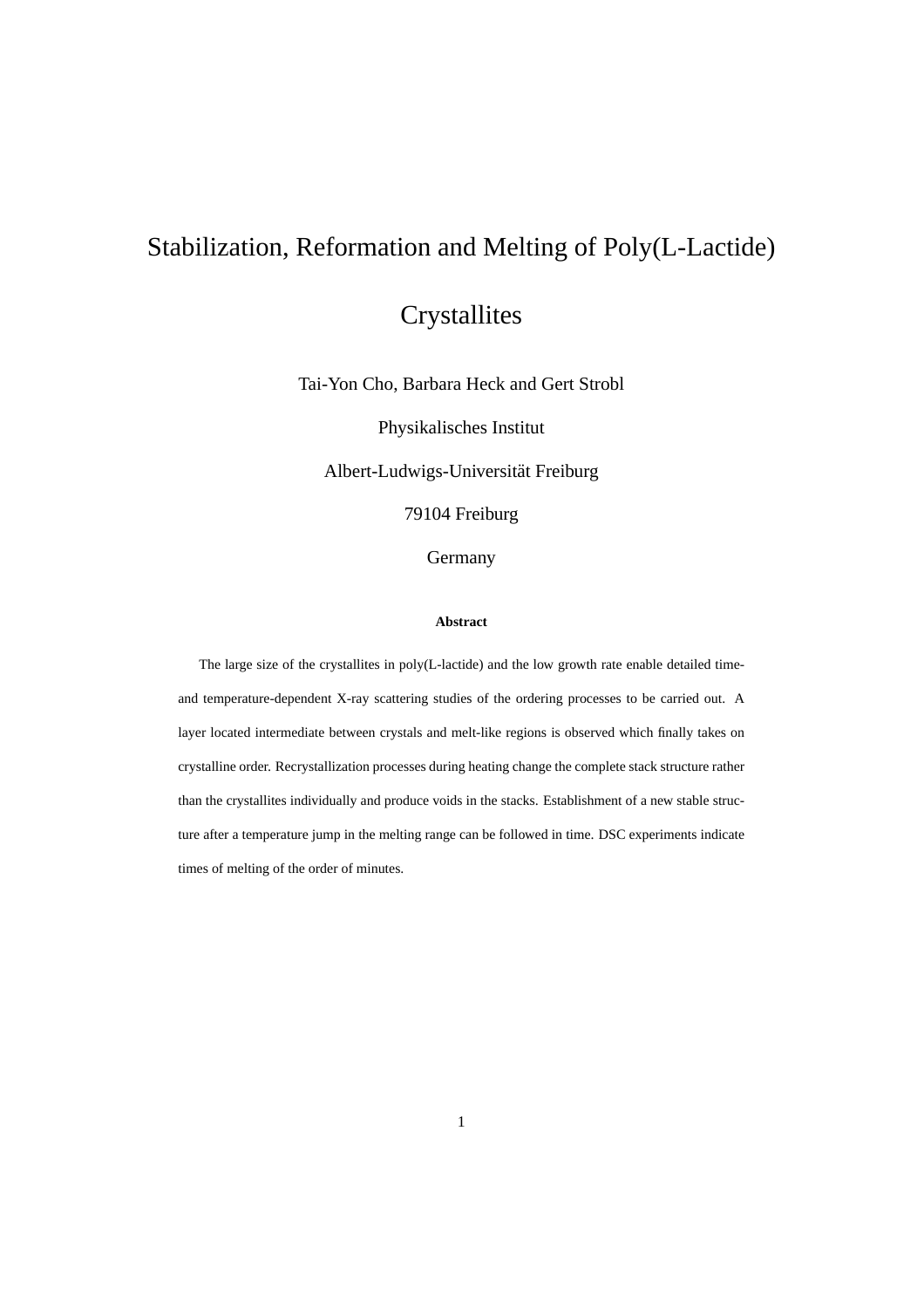## **1 Introduction**

Poly(L-lactide) (PLLA) is a semi-crystalline polymer [1] of high crystallinity, with values up to 80%. To achieve such high values samples have to be kept for a sufficiently long time - typically several hours - at temperatures above 130◦C. On the other hand, a cooling from the melt with standard rates leaves PLLA amorphous or produces - at temperatures between 120<sup>°</sup>C and the glass transition at 54<sup>°</sup>C - highly disordered crystallites [2]. Hence, growth rates are generally low [3]. Directly associated with the slow structure evolution is the large size of the developing crystallites. The thicknesses of the crystal lamellae, which have a high lateral extension, are always above 10nm and go up to about 25nm at the highest crystallization temperatures [4][5][6].

In fact, the large crystal size and the low growth rate is advantageous for studies. Details show up which cannot be grasped in other crystallizing systems. Small angle X-ray scattering (SAXS) experiments end at a resolution of 1-2nm - then microscopic electron density fluctuations begin to affect the scattering curve - and have (under lab conditions) a time resolution of the order of minutes. For SAXS studies of PLLA this is still sufficient. We present in this contribution time- and temperature dependent experiments which provide insight into ordering processes at the surfaces of the crystallites and follow the kinetics of recrystallization processes. Wide angle X-ray scattering (WAXS) patterns which were registered simultaneously with the SAXS curves were analyzed by a simple new technique which detects deviations from a purely two-phase crystalline-amorphous structural development. We find clear indications for the participation of an additionally involved third state of order. Additionally conducted DSC experiments allowed a time resolution of the melting process. The unusual length scale of the crystallineamorphous structure of PLLA is also favorable for an imaging by atomic force microscopy (AFM), as will be shown by high temperature scans of the PLLA structure after recrystallizations.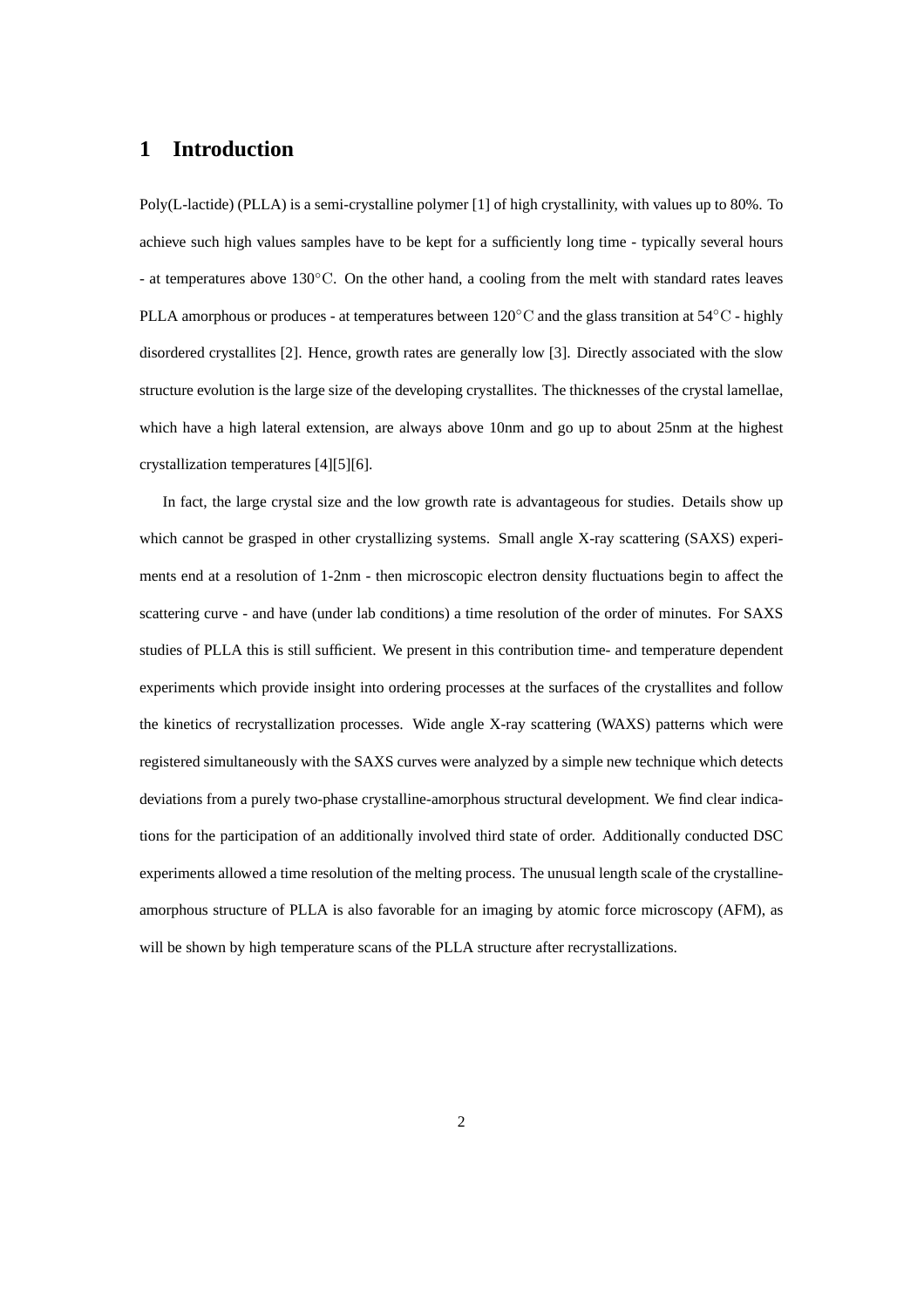## **2 Experimental section**

#### **2.1 Sample**

We prepared PLLA following the standard route as described, for example, in ref.[4]. Tin(II) 2-ethylhexanoate initiator was dissolved in dichloromethane and then dispersed in molten L-lactide with a molar ratio of 1:10000. This mixture was kept under argon in a tightly capped glass vial for 4 hours at 180◦C for polymerization. To purify the polymer it was dissolved in gently warm chloroform, precipitated in methanol, filtered, and then dried under vacuum for several days. The molecular weights measured by gel permeation chromatography using PS standards are  $M_w$ =37700 and  $M_n$ =19200. Samples for X-ray scattering experiments were prepared by a rapid cooling of the melt at 200°C. Since the thermal stability of PLLA is low - decomposition begins already at 230◦C [7] - we kept the annealing time in the melt always short.

#### **2.2 Small angle X-ray scattering**

SAXS experiments were carried out with the aid of a Kratky-camera attached to a conventional CuK $_{\alpha}$  Xray source, employing a temperature controlled sample holder. Using a position-sensitive detector (PSD), scattering curves were usually registered within a few minutes counting time. After a deconvolution of the slit-smeared data, scattering curves were obtained in absolute values, as differential cross sections per unit volume  $\Sigma(q)$ . With a knowledge of  $\Sigma(q)$  the one-dimensional electron density correlation function  $K(z)$  can be directly calculated by applying the Fourier relation [8]

$$
K(z) = \frac{1}{r_e^2} \int\limits_0^\infty \cos(2\pi s) 4\pi s^2 \Sigma(s) \mathrm{d}s \quad . \tag{1}
$$

Here, s denotes the scattering vector  $s = 2 \sin \theta_B / \lambda$  ( $\theta_B$ : Bragg scattering angle);  $r_e$  is the classical electron radius.

A useful parameter in kinetical measurements is the Porod coefficient P. It generally describes for two-phase systems the asymptotic behavior of the scattering curve as

$$
\lim_{q \to \infty} \Sigma(s) = r_{\rm e}^2 \frac{P}{s^4} \tag{2}
$$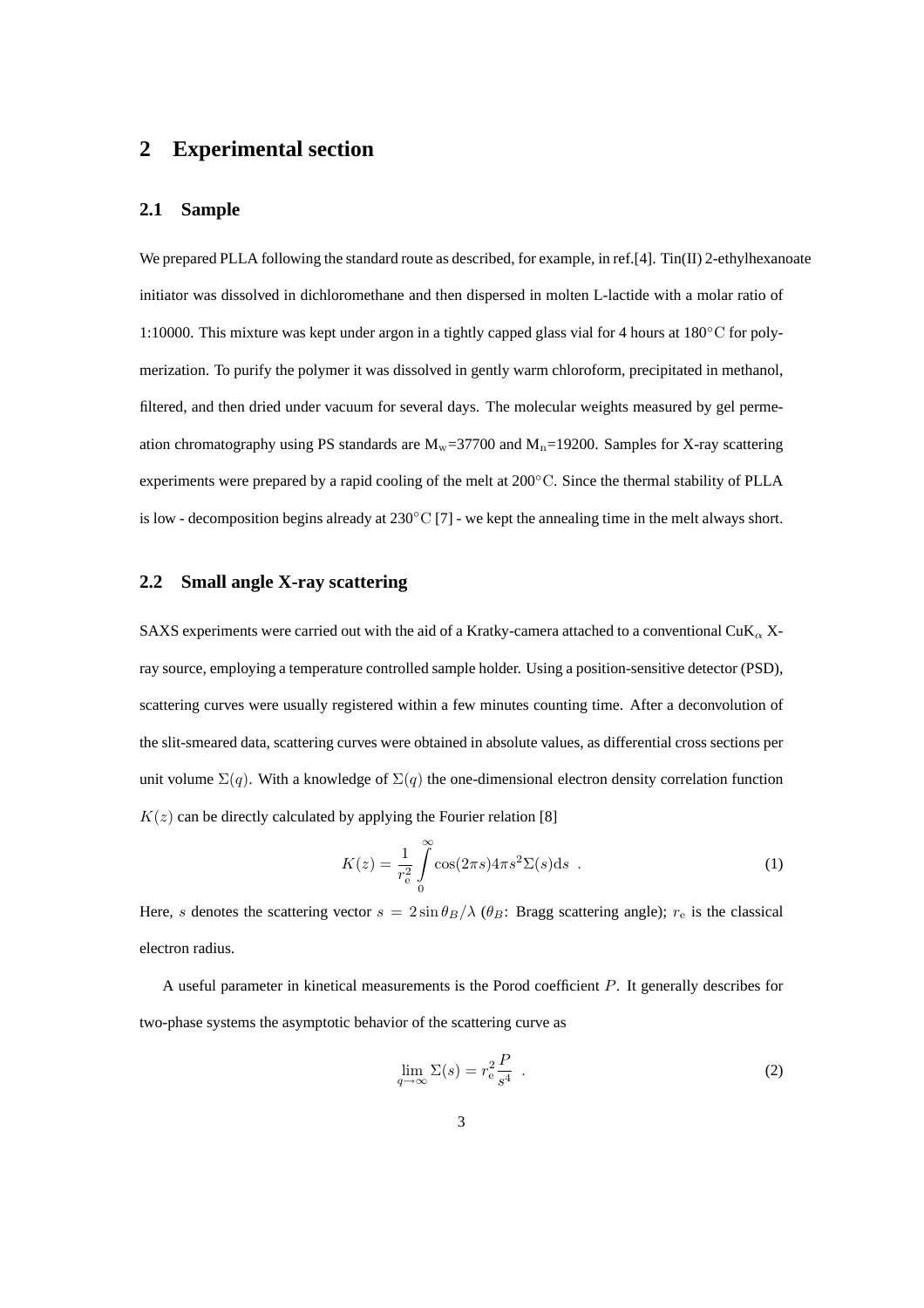The Porod coefficient is directly related to the interface area per unit volume,  $O_{ac}$ , by

$$
P = \frac{1}{8\pi^3} O_{\text{ac}} (\rho_{\text{e,c}} - \rho_{\text{e,a}})^2
$$
 (3)

where  $\rho_{\rm e,c}$  and  $\rho_{\rm e,a}$  denote the electron densities of the crystals and the fluid phase respectively. This relation is generally valid, for homogeneous as well as heterogeneous structures and therefore, for example, also if spherulites fill a sample only partially.

### **2.3 Wide angle X-ray scattering**

Simultaneous with the SAXS curves WAXS patterns were registered. For this purpose the Kratky camera was complemented by a second camera with an own PSD . It measures the scattering in the angular range  $2\theta_B = 18° - 26°$  (product of Co. Hecus & Braun, Graz, Austria).

Usually it is assumed that WAXS curves measured during an isothermal crystallization represent a superposition of the scattering functions  $I^c(s)$  of the crystals and  $I^a(s)$  of the melt with weights given by the crystallinity  $\phi_c$ , i.e.:

$$
I(s) = \phi_c I^c(s) + (1 - \phi_c)I^a(s) .
$$
 (4)

 $I^{\rm a}(s)$  is a smooth function with a maximum at the position of the halo.  $I^{\rm c}(s)$  is dominated by the Bragg reflections of the crystal, but has also non-negligible contributions of diffuse scattering between the reflections due to disorder and thermal motions. It is possible to check in simple manner, if a crystallization can really be described by a change in the volume fraction  $\phi_c$  and  $(1 - \phi_c)$  of crystals and melt-like regions only. One chooses two locations  $s_1$ ,  $s_2$ , for example one at a reflection maximum and the other in a range of purely diffuse scattering. The intensities of  $s_1$  and  $s_2$  are according to Eq.4

$$
I(s_1) = \phi_c I^c(s_1) + (1 - \phi_c) I^a(s_1)
$$
  
\n
$$
I(s_2) = \phi_c I^c(s_2) + (1 - \phi_c) I^a(s_2).
$$
\n(5)

Differentiation with regard to  $\phi_c$  gives

$$
\frac{\mathrm{d}I(s_1)}{\mathrm{d}\phi_{\rm c}} = I^{\rm c}(s_1) - I^{\rm a}(s_1) \tag{6}
$$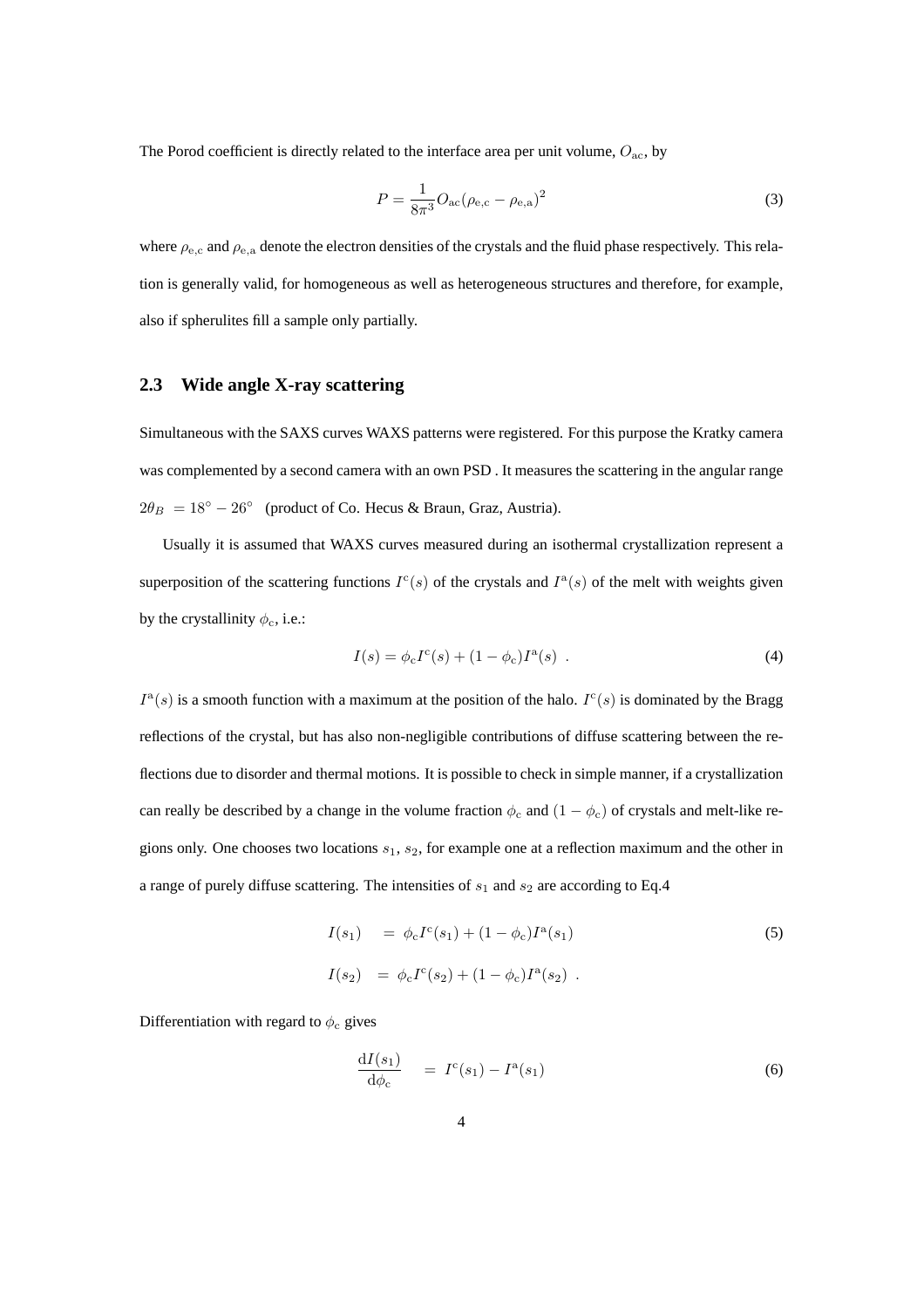$$
\frac{\mathrm{d}I(s_2)}{\mathrm{d}\phi_c} = I^c(s_2) - I^a(s_2) .
$$

Asking about the relationship between changes in  $I(s_1)$  and  $I(s_2)$  one can plot  $I(s_1)$  versus  $I(s_2)$ including values from all curves registered during the crystallization. If Eq.6 is valid, i.e., crystal and melt are the only phases involved in the crystallization process, a linear relationship between  $I(s_1)$  and  $I(s_2)$  is expected, with a slope given by

$$
\frac{dI(s_2)}{dI(s_1)} = \frac{I^c(s_2) - I^a(s_2)}{I^c(s_1) - I^a(s_1)} = \text{const} .
$$
\n(7)

Deviations are indicative for the participation of states of order which differ from both the crystal and the melt.

#### **2.4 DSC and AFM**

The X-ray scattering experiments were complemented by DSC runs and AFM imaging. We used a Perkin-Elmer DSC7. AFM pictures were obtained with a PicoPlus (Molecular Imaging Co) in the tapping mode. Height- and phase-contrast images were recorded, thus probing the viscoelastic properties of the surface of film samples placed on a glass substrate. Employing a hot stage, temperature dependent experiments could be carried out in-situ. Samples were prepared in the molten state between two glass slides by pressing and removing the upper slide. Thicknesses were in the range of  $1-10\mu$ m.

## **3 Results and Discussion**

#### **3.1 Surface ordering during isothermal crystallization**

Figures 1, 2 and 3 present the results of a time-dependent SAXS and WAXS experiment, carried out during an isothermal crystallization at 145◦C. Figure 1 shows the variation of the WAXS pattern in the lower part of the angular range covered by the detector. In the ranges around the two strongest Bragg-reflections  $(hkl=203 \text{ and } 015)$  the intensity increases with time, outside these limited ranges one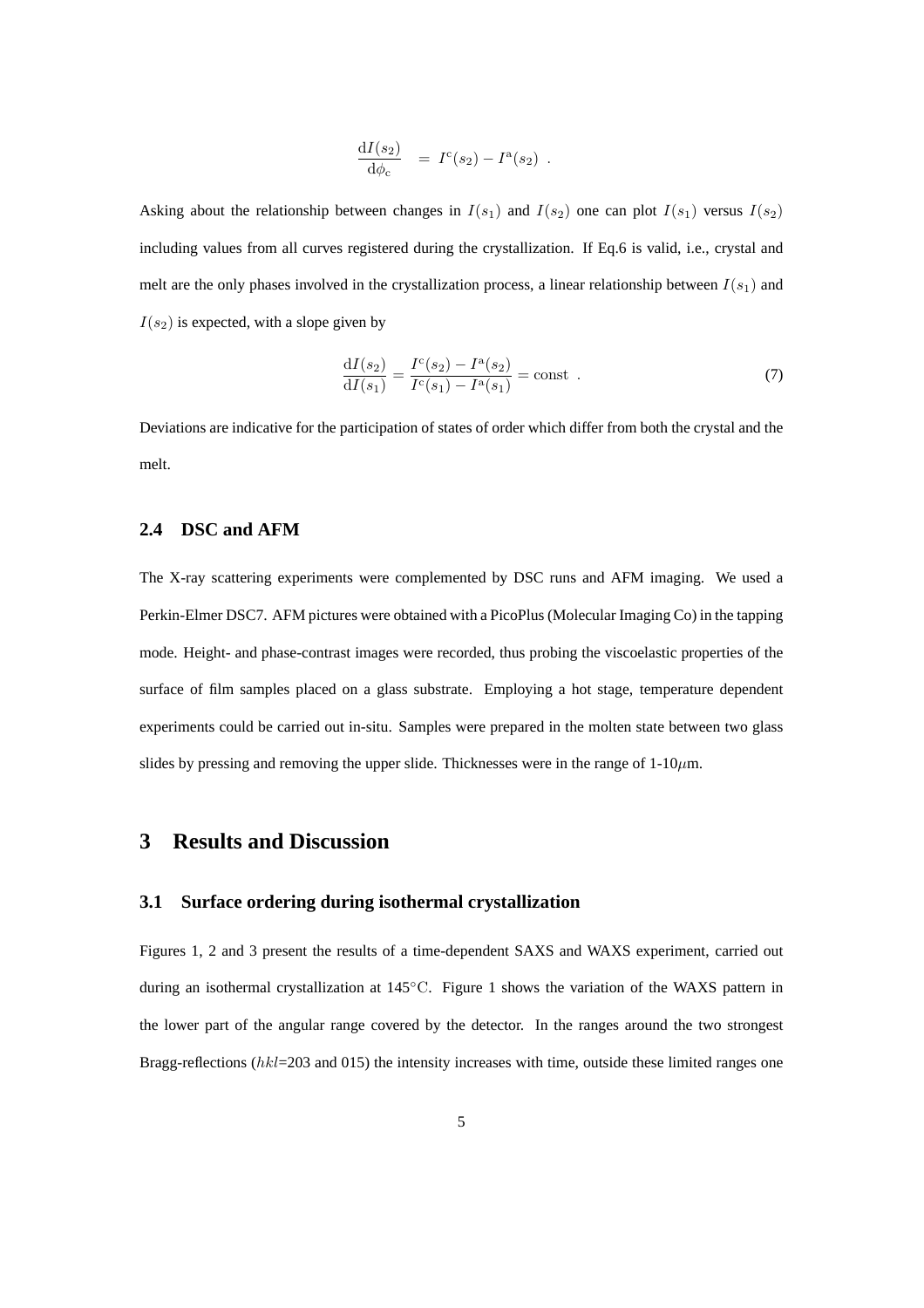observes a decrease. We compared the changes at the two indicated positions:  $s<sub>1</sub>$  in the center of the 203-reflection and  $s_2$  which is outside of all reflections. The intensity at  $s_1$ ,  $I(s_1)$ , is dominated by the crystals, the intensity  $I(s_2)$  is mostly determined by the amorphous parts in the sample. Figure 2 shows this comparison in a plot of  $I(s_1)$  versus  $I(s_2)$ . For some of the points the respective times are given. From the beginning up to 13500s one finds a linear relationship, as it is expected when crystals grow out of a melt. Interestingly, this linearity ends in the final time period between 13500 and 61500s. Here, points deviate from the initial line. Obviously the ordering process then changes its character.

The nature of the change becomes apparent in the electron density correlation functions  $K(z)$  deduced from SAXS curves registered during the crystallization. Some of them are shown in Fig. 3, and they mostly refer to the time period between 13500 and 58500s. Within this late time range both the long spacing L and the inner surface  $O_{ac}$ , being given by the initial slope of  $K(z)$ , remain constant. One observes, however, changes in the shape of the curves in the base region between 5nm and 15nm. According to the constant values of  $L$  and  $O_{ac}$  the stack formation is completed, but ordering processes still proceed in the intermediate range between the layer-like crystallites and the melt-like intercrystalline layers. The correlation function measured at the end of the crystallization process indicates the presence of crystals with a thickness  $d_c = 14$ nm, layers with melt-like structure with a thickness  $d_a = 5$ nm and an intermediate zone on both sides of the crystals with a total thickness of 2nm. The long spacing amounts to  $L=21$ nm. At an earlier time, 13500s, the intermediate region is much expanded, amounting to 5nm altogether, i.e., 2.5nm on each side. Figure 4 presents this change in a schematic drawing. The short linear section from  $z=7.5$ nm to 10nm in  $K(z)$  given by the broken line in Fig. 3 relates to an intermediate layer. Its slope indicates, when compared to the initial slope of  $K(z)$ , a density change between the crystals and the intermediate layer in the order of 25% of the density difference between crystals and the melt. This ratio is included in the sketch. It means that the intermediate layer is much more crystalthan melt-like. With increasing time the inner part with crystalline order further expands into the region of the intermediate layer, and this surface ordering is indicated in Fig. 4. It implies a decrease in the free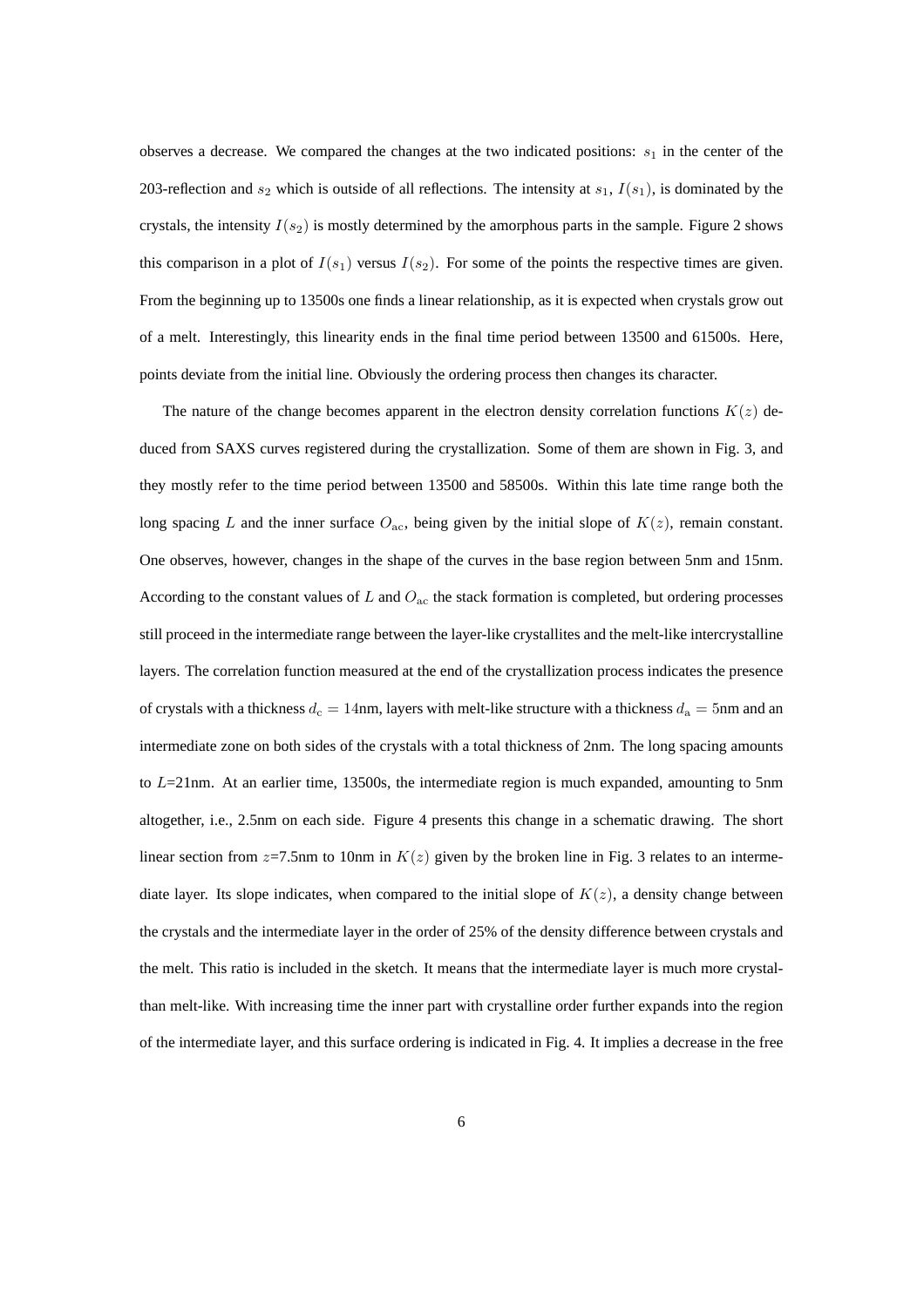energy, i.e., a stabilization of the crystallites.

In our view polymer crystallites do not form directly out of the melt, but use a pathway which includes a transient mesomorphic phase [9]. Based on this view one may identify the non-crystalline intermediate layer with remainings of the mesomorphic phase. Crystal growth would then proceed as is indicated in the sketch in Fig. 5. A region with a mesomorphic structure forms between the lateral crystal face and the melt, stabilized by epitaxial forces. A high inner mobility allows a spontaneous thickening up to a critical value where the core region crystallizes, which takes place under formation of a block. In the last step, the surface region of this block which remains at first in the mesomorphic phase, takes on the crystalline order. It is this last step which shows up in the experiment.

There were similar observations for an isothermal crystallization at 155◦C, as is shown by the SWAXS results presented in Figs. 6, 7, 8 and 9. Figure 6 depicts the time dependence of the Porod coefficient P and of the intensity  $I(s_1)$  at the 203-Bragg reflection. According to the dependence  $P(t)$ stack formation is finished at  $80 \times 10^3$ s. In contrast to that the crystallinity still increases, up to the end of the experiment by additional 15%.

Figure 7 displays three correlation functions derived from the SAXS curves during this late stage. Their change has the same character as the change of the correlation functions in Fig. 3. Shapes are again indicative for a transition zone between crystallites and melt-like layers, which is at first rather extended and then decreases in thickness. The thickness of the melt-like layer is comparable to that found in the first measurement. The long spacing has increased to 24nm at this higher crystallization temperature. The correlation function measured at  $113\times10^3$ s indicates a total thickness of the noncrystalline intermediate layer of  $2\times$ 4nm. Within the time period of the experiment it becomes reduced to  $2\times2.5$  hm. The ordering process might still go on, but needs here a very long time to come to an end.

Figure 8 presents the development of the WAXS curves, and Fig. 9 analyses the changes in a plot of  $I(s_1)$  versus  $I(s_2)$ . The relationship shows no longer an extended linear range. Hence, the transformation cannot be described just by a formation of crystallites out of the melt; the participation of an additional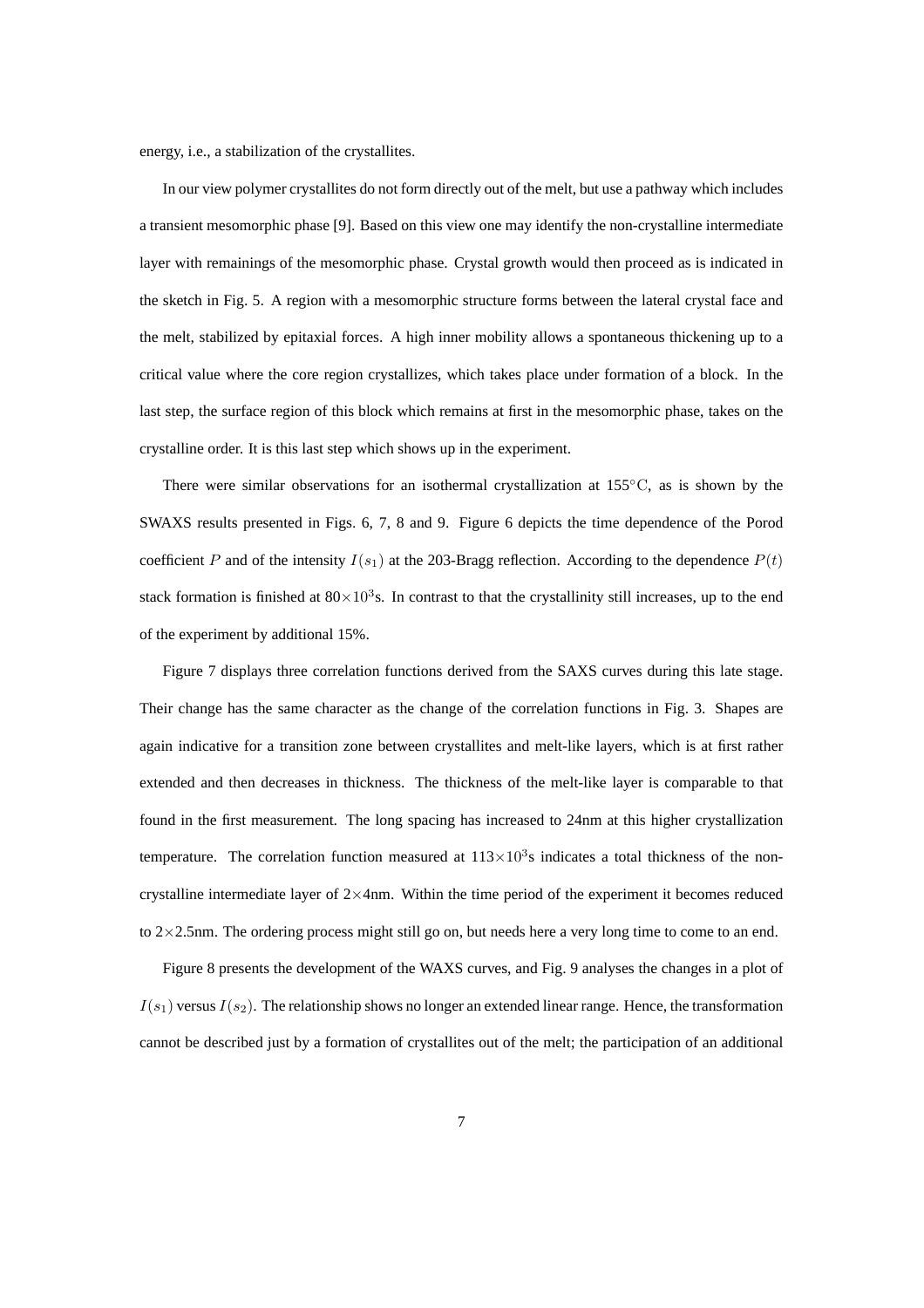state of order is obvious. The slope of the dotted line agrees with that of the line in Fig. 2. The final structure can therefore be described as being composed of melt and crystallites only. In time ranges with a steeper slope of the  $I(s_1)/I(s_2)$  curve the melt is partly transferred into a mesomorphic rather than a crystalline state. On the other hand, in ranges with a less steep slope crystals form not only from the melt, but also out of a mesomorphic, i.e., amorphous but not melt-like phase.

#### **3.2 Recrystallization during heating**

Figure 10 presents the result of a temperature dependent SAXS experiment. A sample was isothermally crystallized at 145◦C and then heated in stepwise manner, at first with steps of 5◦C, then 3◦C and finally 2°C. The figure shows the electron density correlation functions  $K(z)$  derived from the scattering curves. The correlation function at the beginning is identical with that obtained at the end of the isothermal crystallization at 145°C given in Fig. 3. No changes occur up to 160°C, i.e., the initial structure remains stable over 15K. Then recrystallization processes set in. Each one of the subsequent temperature steps leads to an increase of the crystal thickness and the long spacing. This continues up to 176℃ where the final melting begins. It is completed at 180◦C. The curves include a characteristic feature. In the initial state  $K(z)$  is horizontal in the base region between  $z=5$ nm and 14nm as it is expected for a stack of lamellar crystallites [8]. This property changes with the onset of recrystallization processes. From thereon the line in this range gets more and more inclined. Such a modification of the curve shape is indicative for the existence of the voids in the stack. A removal of single crystals from the stack in statistical manner leads in the scattering curve, and therefore also in the correlation function, to a superposition of a single crystallite scattering- or correlation-function. The correlation function of a single crystal is a triangle with a base length corresponding to the crystal thickness. The observed inclination is a consequence of this additional contribution.

In fact, AFM images of the structure produced by the recrystallization process show voids within the stack, and Fig. 11 presents an example. The picture on the left - both images were obtained with the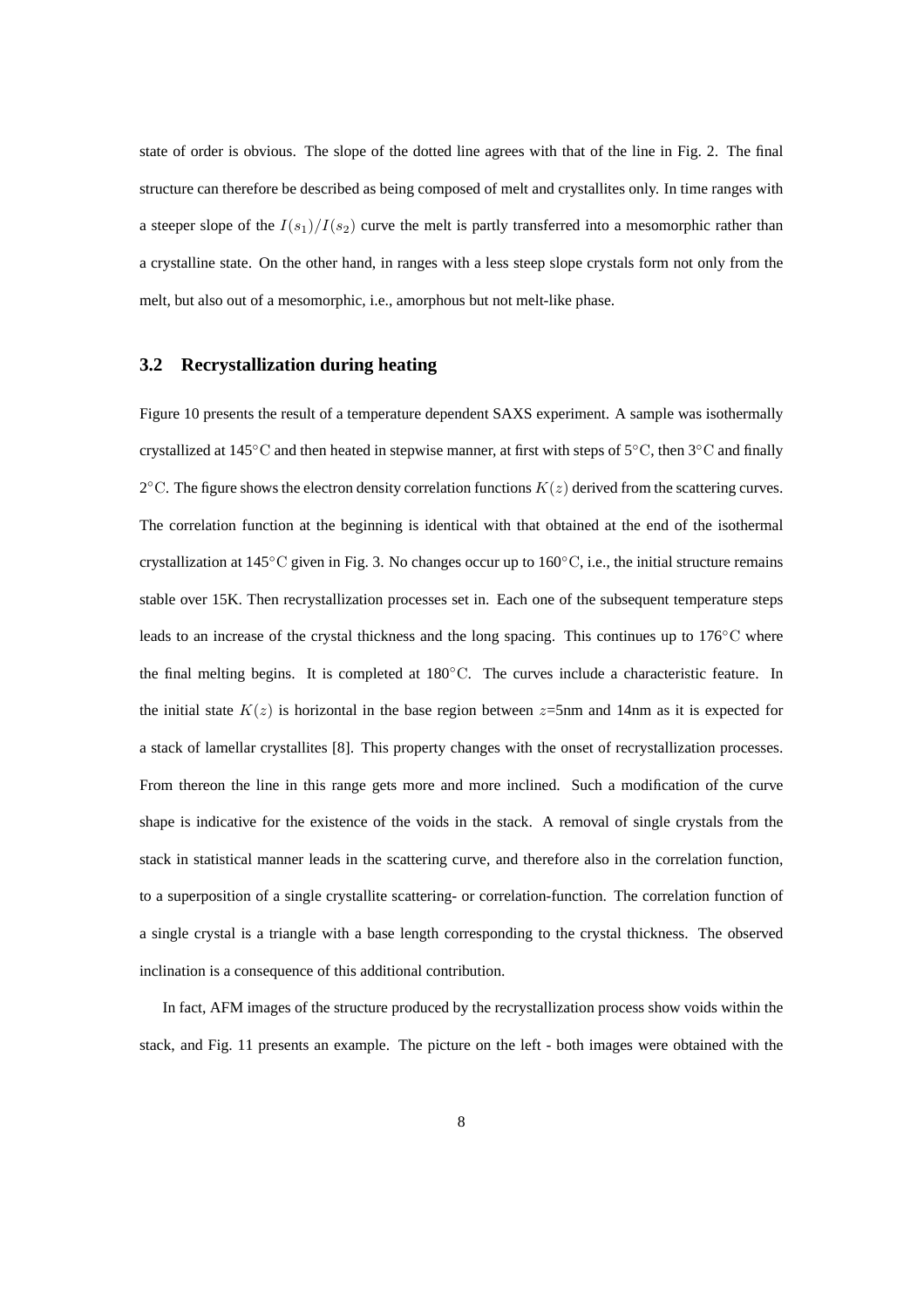aid of the tapping technique - shows the structure resulting from an isothermal crystallization at 140◦C. One observes regularly packed lamellae with a constant thickness and a large lateral extension. The image picked up a domain with edge-on orientation. The periodicity agrees with the long spacing in the SAXS scattering patterns. The image on the right shows the structure after heating to a temperature in the recrystallization range. One observes again a stack of lamellae but it now includes many voids. The periodicity in the image is larger than the long spacing, because the orientation of the stack here is not edge-on but inclined. Obviously recrystallization leads to a complete reorganization of the stack as a whole. The result of the reorganization is a new stack which has again well defined structural properties, i.e., certain values of the crystal thickness and the long spacing. As it appears, individual crystals do not retain their identity. Recrystallization is a cooperative phenomenon which concerns the whole stack at once.

In spite of the complexity of the process, recrystallization after temperature steps of some degrees is completed within short time. It obviously takes place quite rapidly. There exist, however, situations where the establishment of the new equilibrium after a temperature jump is slow so that it can be observed in real time. This is the case if a sample is directly transferred from the crystallization temperature into the temperature range of final melting, and Figs. 12 and 13 provide an example. A sample initially crystallized at 138◦C was transferred as quickly as possible to a temperature of 174 ◦C. Figure 12 depicts a series of SAXS curves measured one by one at this temperature. There is first a shift in the position of the long spacing reflection which is then followed by an intensity increase. The second maximum in the scattering curve whose position is determined by both, intracrystalline and intercrystalline properties, shows a continuous shift. The structural background of all the changes shows up in the electron density correlation function, and the deduced curves  $K(z)$  are given in Fig. 13. The location of the minimum gives the crystal thickness,  $d_c$ , the following maximum relates to the long spacing L. One observes a change from  $d_c=13$ nm to 19nm and from  $L=21$ nm to  $L=30$ nm. Important to note, stability is reached within about  $2 \cdot 10^3$ s. One therefore observes here the kinetics of the establishment of a new stable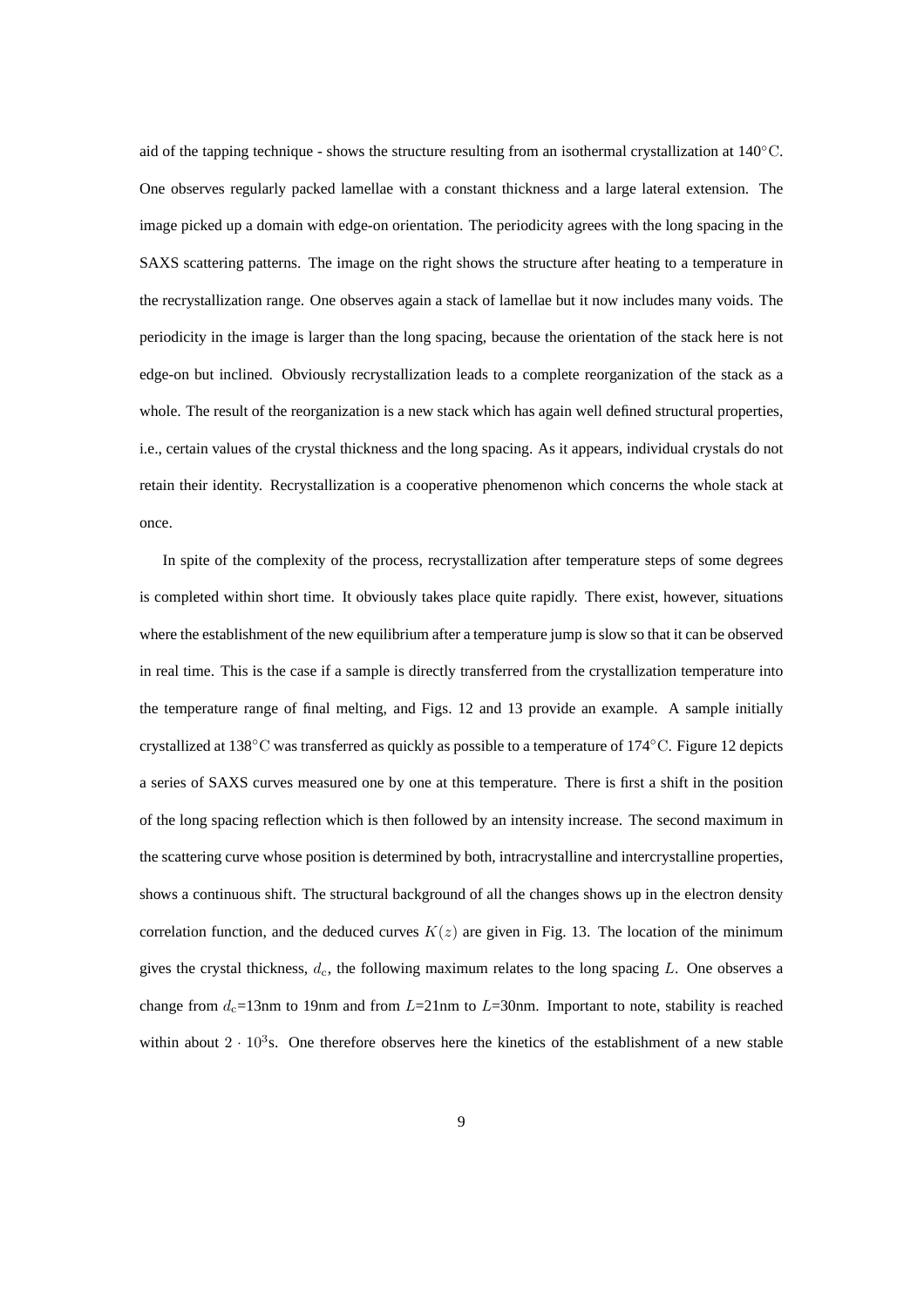structure taking place under isothermal conditions. The structural changes observed within this time are only possible if the crystallites in the structure are not yet fixed, i.e., possess sufficient inner mobility. One might speculate that during this time period the core region of the crystallites has not yet reached that thickness which blocks any reformation. Support for such a view is given by the changing shape of the correlation function between  $z=0$  and the  $d_c$ -determined minimum. As long as the structure is unstable this part of the curve shows a continuous bending. This apparently changes at later times. In the then measured curves existence of a melt-like layer of a thickness  $d_a \approx 5$ nm is showing up more and more clearly. Hence, in the non-stable state the profile of the transition zone between crystal and the melt-like regions is diffuse, which changes when the structure solidifies.

#### **3.3 Kinetics of melting**

Melting processes are always rapid compared to the times required for the crystallization, so that it is usually impossible to follow in experiments the melting process in real time. PLLA presents an exceptional case. Crystallites grown at higher temperatures are unusually thick with values up to 25nm. For such crystals the separation of chain sequences from their lateral faces requires an unusually long time. It is still not long enough to enable the melting process to be followed in real-time scattering experiments under lab conditions, however, in the DSC clear time dependent effects show up during melting. One observes a pronounced superheating and Fig. 14 gives an example. It includes two melting curves, measured after an isothermal crystallization at 140°C. As can be seen, an increase of the heating rate from 1K/min to 10K/min results in an upward temperature shift of 5K. The superheating effect indicates that the melting needs a measurable time. Figure 15 provides a second example. The sample, isothermally crystallized at 140◦C was heated into the melting range to 170◦C. Experiments show the time dependence of melting at 170◦C. Keeping the sample at 170◦C leads within the first 5 minutes to a reduction of the amplitude of the high temperature endotherm associated with the melting of the remaining crystallites. For longer times of storage melting is followed by a new crystallization, as shown by the again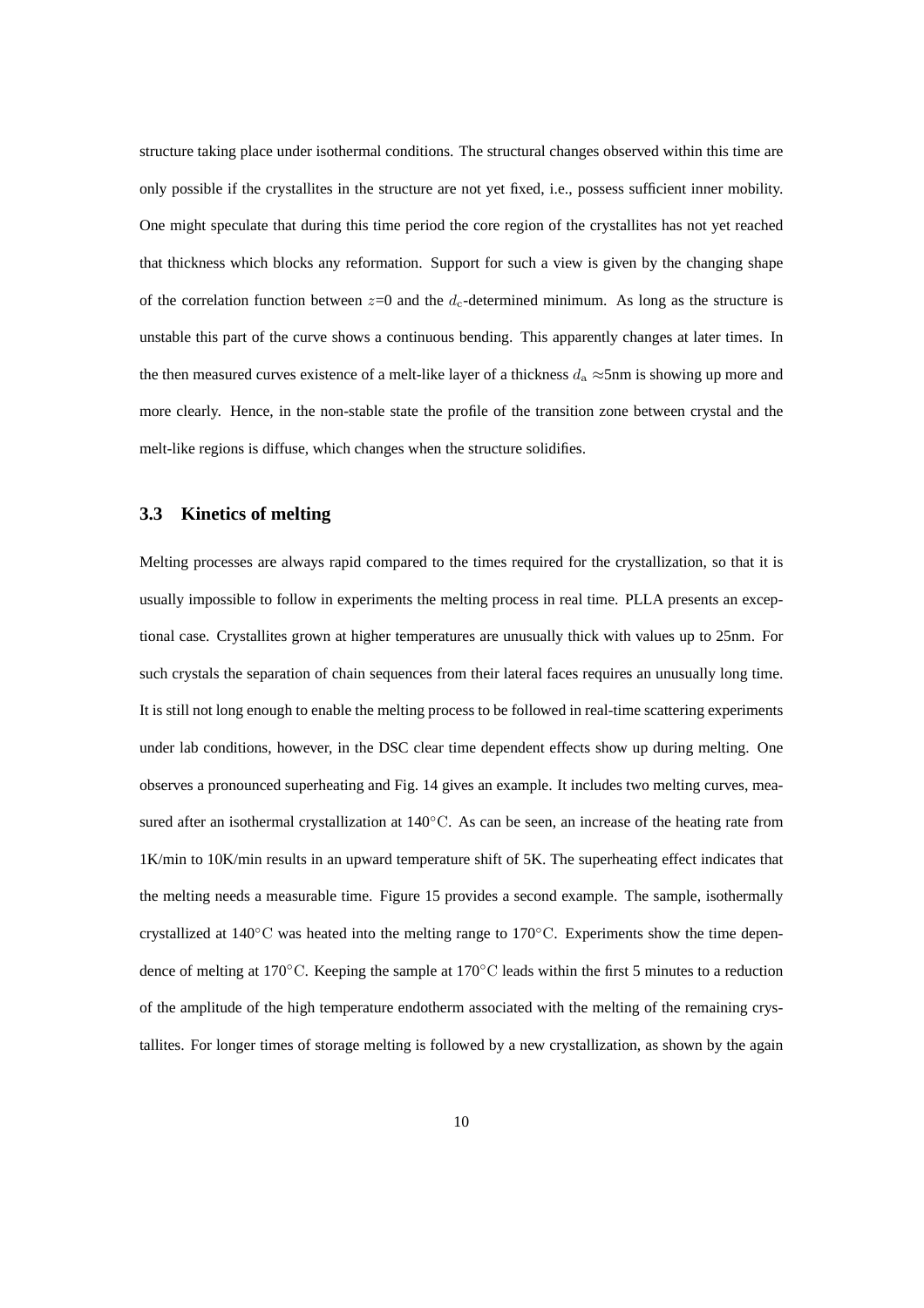increasing peak amplitude. Rather than directly continuing the heating after the storage at  $170°C$  samples were first rapidly cooled back to 140◦C. The low temperature endotherm in the shown thermograms relates to the melting of crystallites formed during the cooling. Comparing the curves for 0min, 1min and 5min time of residence at 170℃, this first peak increases in amplitude while the second peak decreases.

#### **Acknowledgements**

Support of this work by the Deutsche Forschungsgemeinschaft is gratefully acknowledged. Thanks are also due to the Fonds der Chemischen Industrie for financial help.

## **References**

- [1] J. De Santis, P. Kovacs. *Biopolymers*, 6:299, 1968.
- [2] J. Zhang, Y. Duan, H. Sato, H. Tsuji, I. Noda, S. Yan, and Y. Ozaki. *Macromolecules*, 38:8012, 2005.
- [3] M.L. Di Lorenzo. *Eur.Polym.J.*, 41:569, 2005.
- [4] J. Huang, M.S. Lisowski, J. Runt, E.S. Hall, R.T. Kean, N. Buehler, and J.S. Lin. *Macromolecules*, 31:2593, 1998.
- [5] S. Baratian, E.S. Hall, J.S. Lin, R. Xu, and J. Runt. *Macromolecules*, 34:4857, 2001.
- [6] T.Y. Cho and G. Strobl. *Polymer*, 47:1036, 2006.
- [7] S.H. Lee, B.S. Kim, S.H. Kim, S.W. Kang, and Y.H. Kim. *Macromol.Biosci.*, 4:802, 2004.
- [8] G. Strobl. *The Physics of Polymers*, page 498. Springer, 1997.
- [9] G. Strobl. *Eur.Phys.J.E*, 18:295, 2005.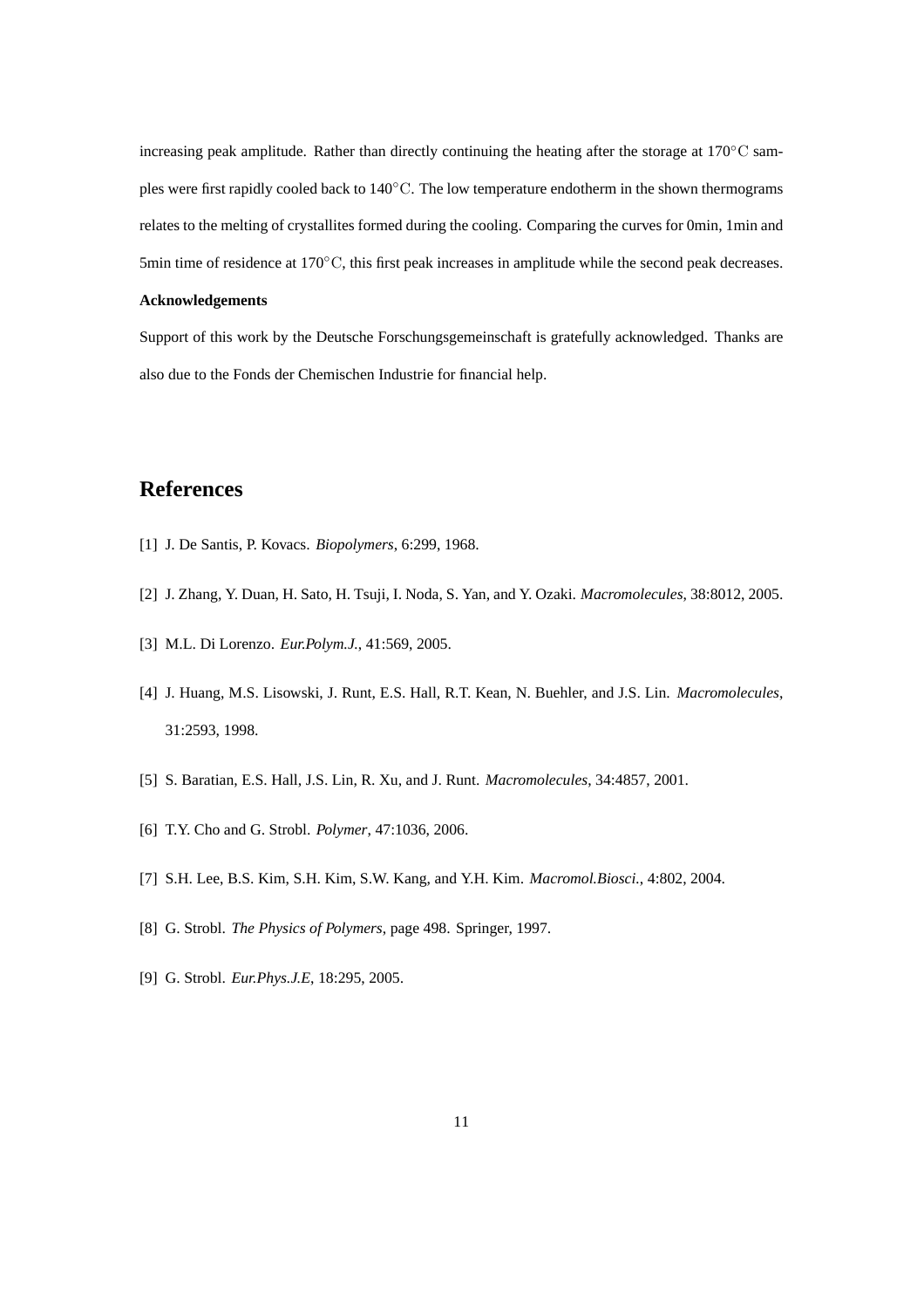

Figure 1: PLLA, crystallization at 145◦C: Change of the WAXS curves with time. Positions selected for a crystal-dominated scattering  $(s_1)$  and a melt-dominated scattering  $(s_2)$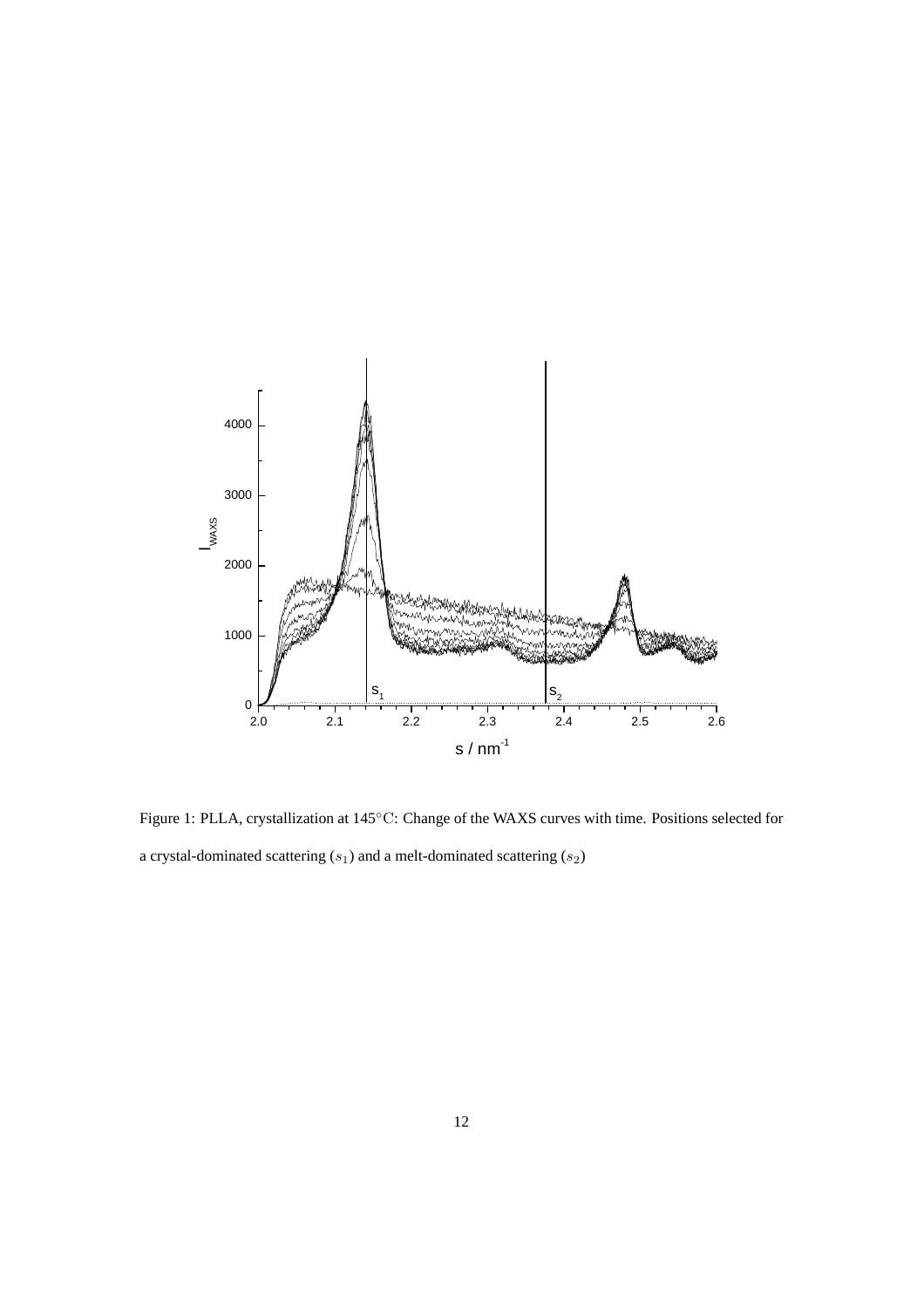

Figure 2: PLLA, crystallization at 145°C: Correlation between the changing WAXS intensities  $I(s_1)$ and  $\mathcal{I}(s_2)$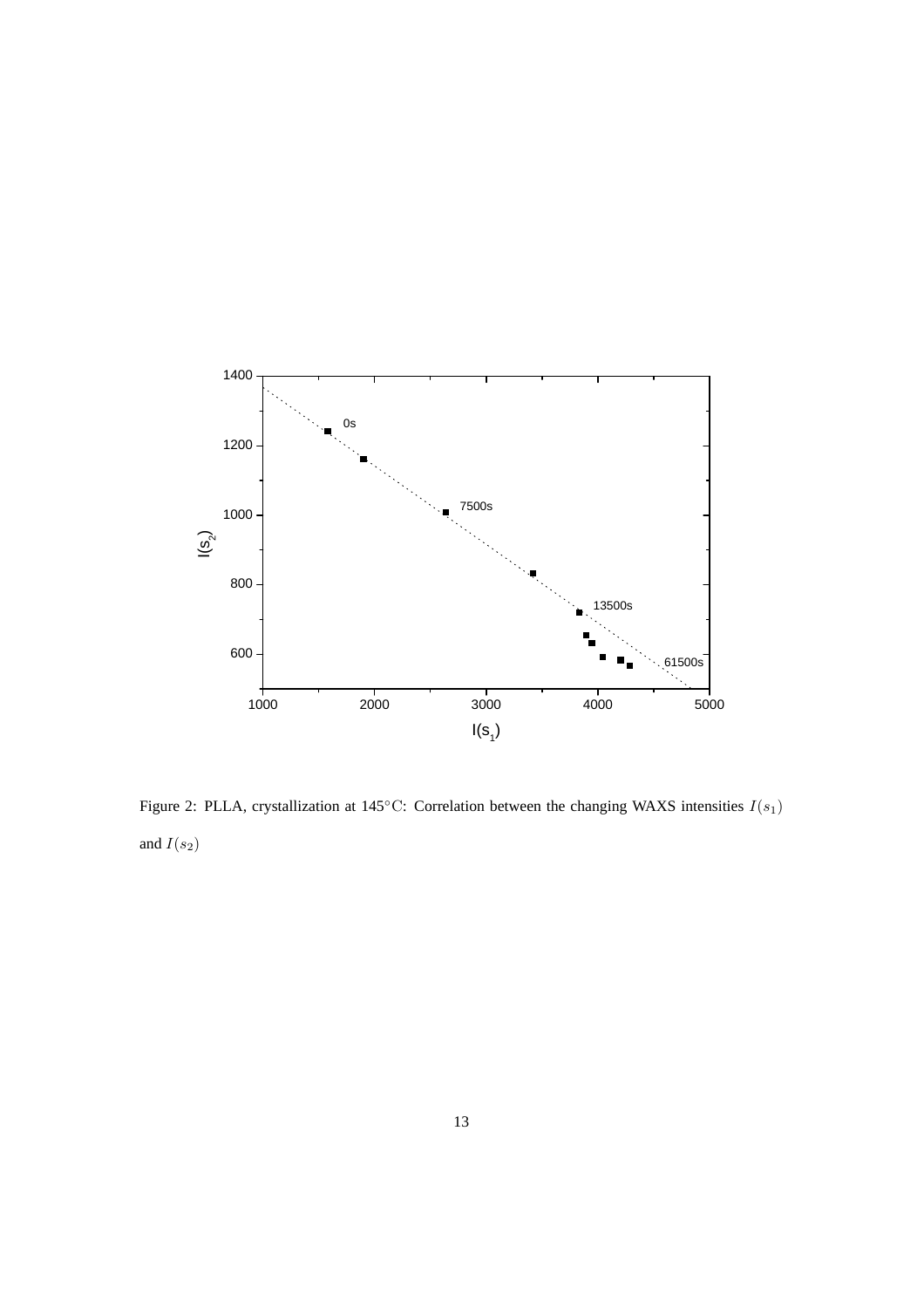

Figure 3: PLLA, crystallization at 145°C: Electron density correlation functions  $K(z)$  determined by SAXS measurements at the given times. The locations of the symbols give - with increasing  $z$  - the thickness  $d_a$  of melt-like layers, the total thickness of the non-crystalline region, the crystal thickness  $d_c$ (*filled circle*), and the long spacing L (*squares*)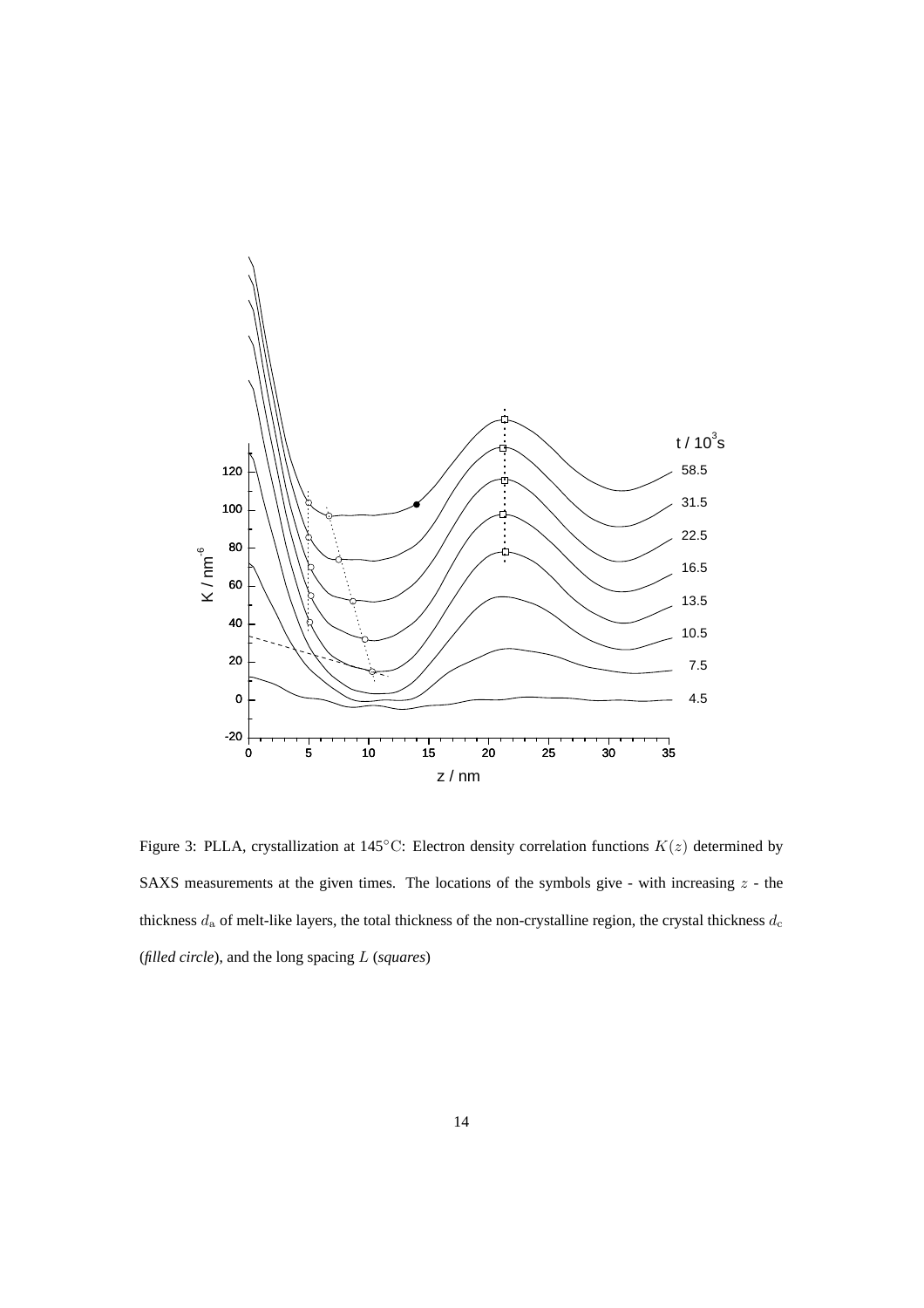

Figure 4: Electron density profile along the stack normal indicated by the correlation function at  $t =$  $13.5 \times 10^3$  and  $t = 58.5 \times 10^3$  (*dashes*) respectively



Figure 5: Sketch of a possible pathway followed in the growth of polymer crystallites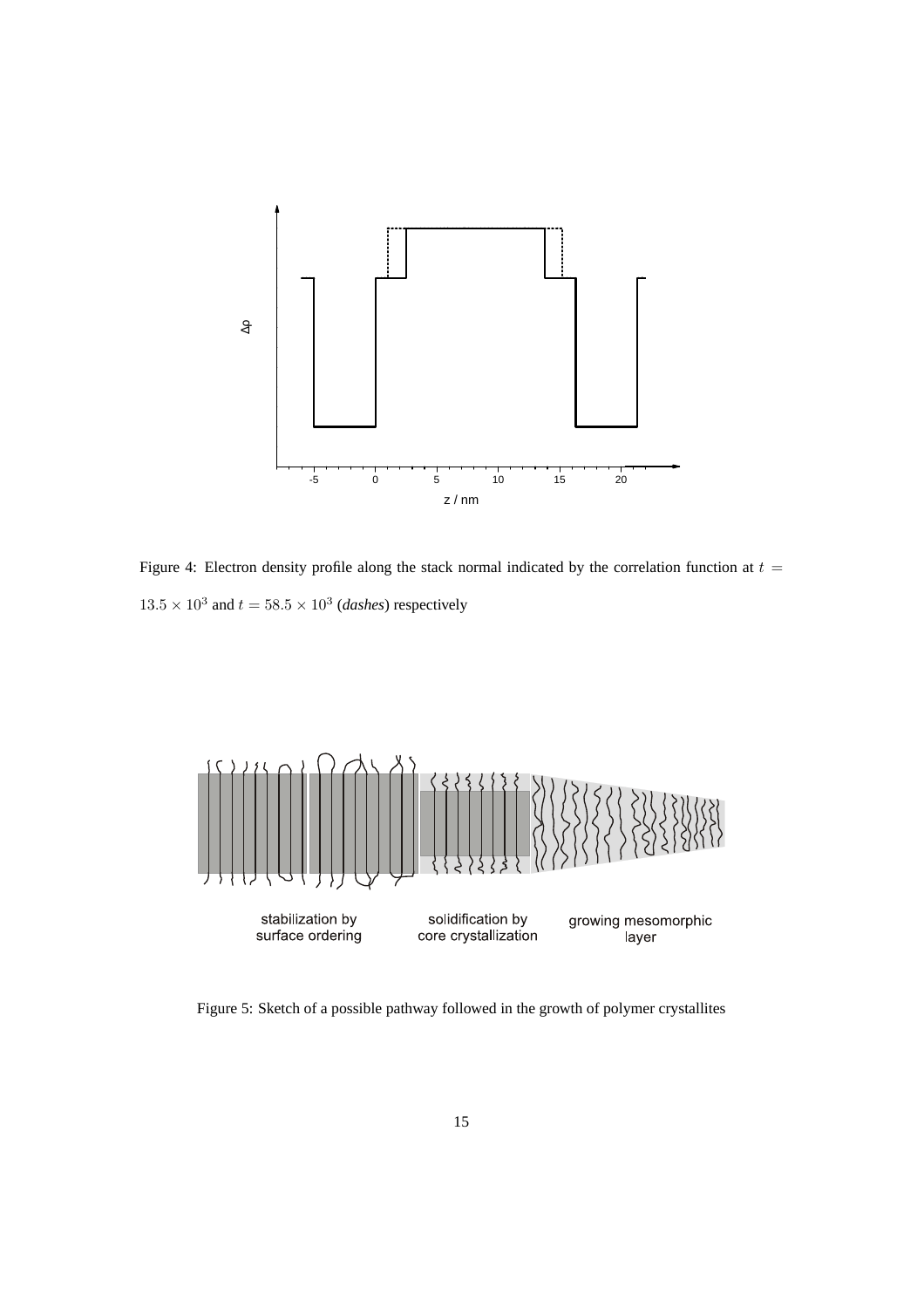

Figure 6: PLLA, crystallization at 155◦C: Changes with time of the Porod coefficient P (*circles*) and of the WAXS intensity  $I(s_1)$  (*squares*)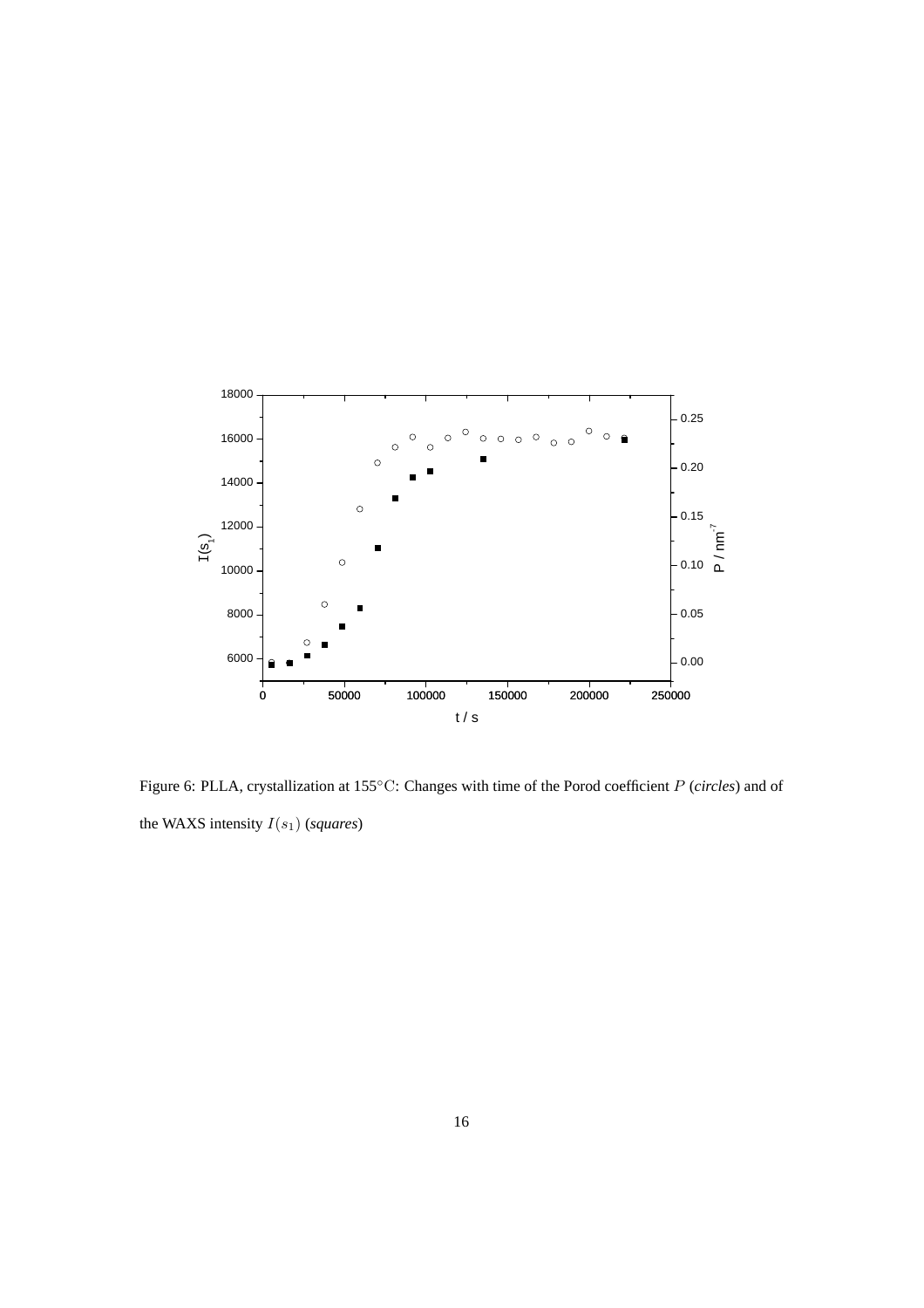

Figure 7: PLLA, crystallization at 155°C: Electron density correlation functions  $K(z)$  derived from SAXS measurements in the late time period. Circles give the thickness of the melt-like layers and the total thickness of non-crystalline regions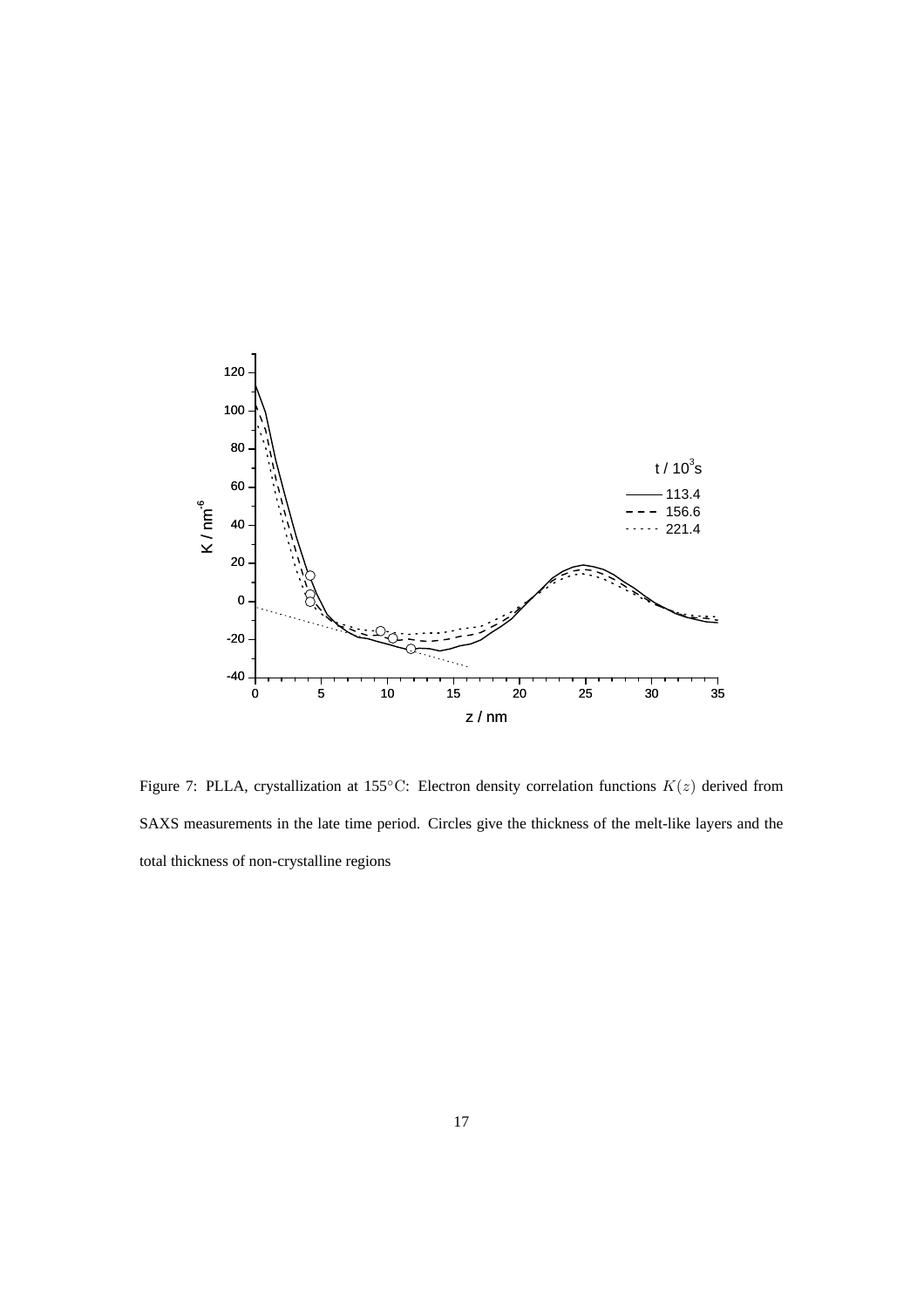

Figure 8: PLLA, crystallization at 155◦C: Change of the WAXS curves with time



Figure 9: PLLA, crystallization at 155°C: Correlation between the changing WAXS intensities  $I(s_1)$ and  $I(s_2)$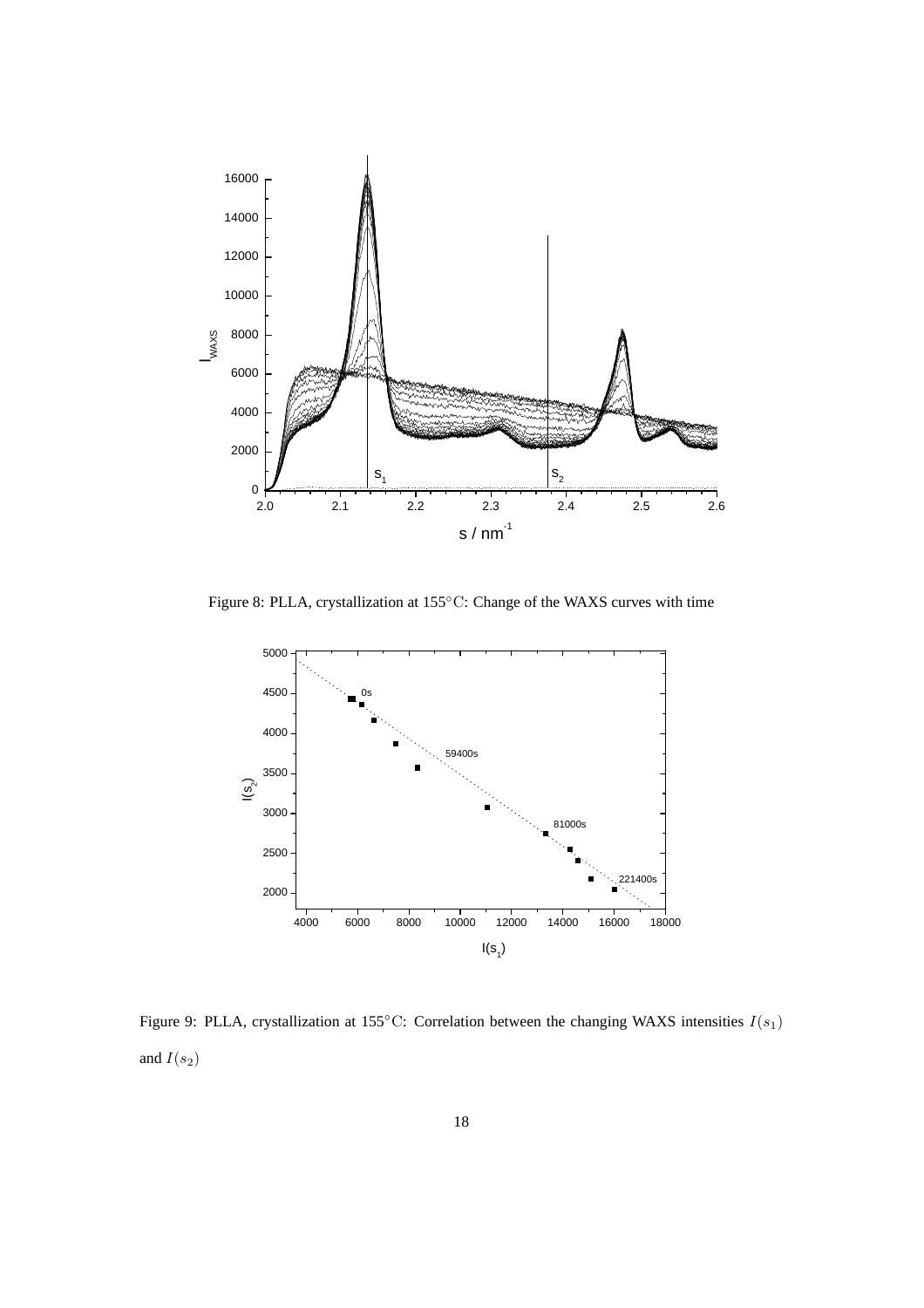

Figure 10: PLLA, step-wise heating after a crystallization at 145◦C: Electron density correlation functions derived from SAXS curves measured at the given temperatures. The locations of the two symbols on the curves give the crystal thickness (*circles*) and the long spacing (*squares*)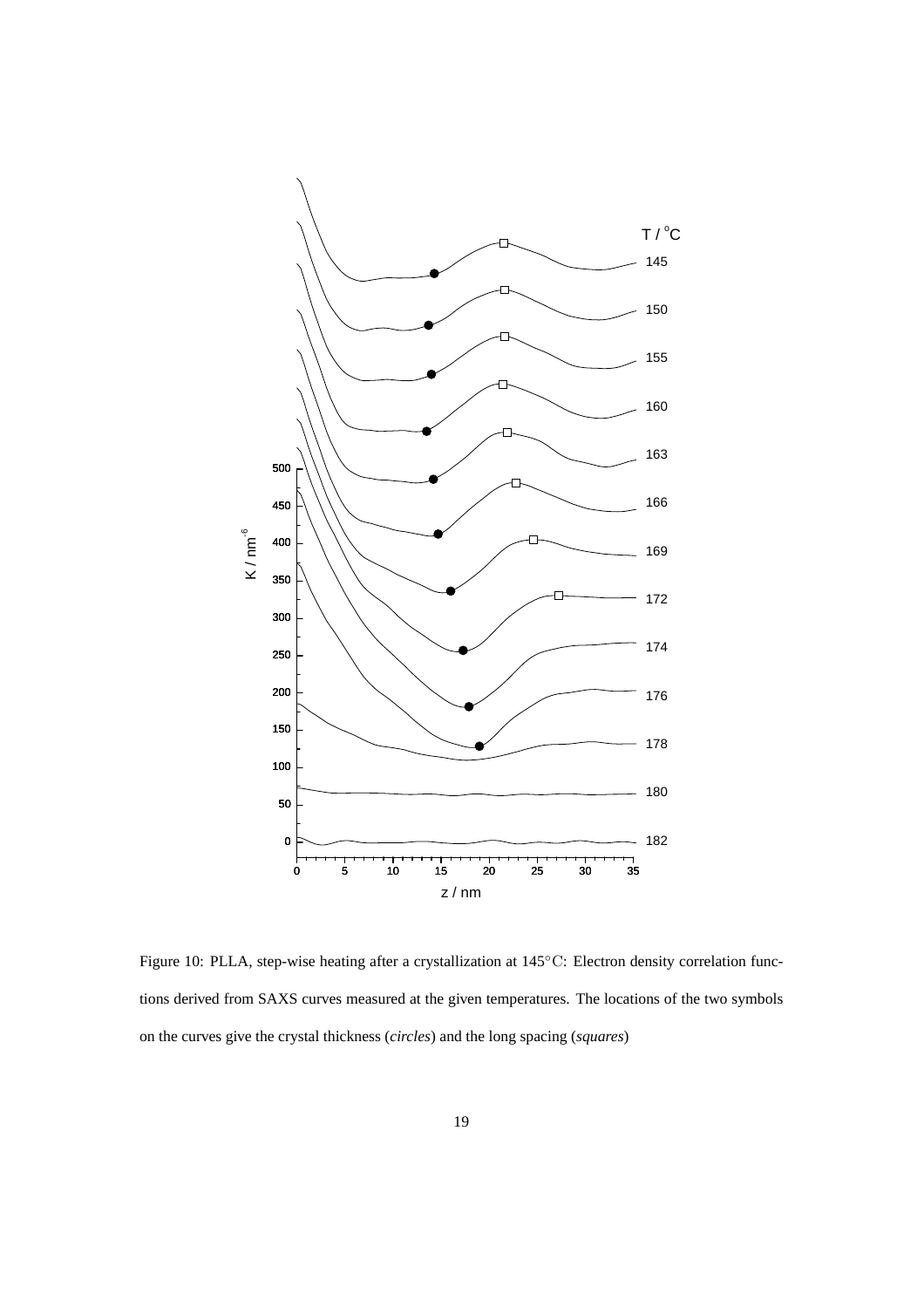

Figure 11: PLLA, crystallized at 140◦C (*left*) and heated to 170◦C (*right*): AFM tapping mode phase contrast images obtained after cooling to room temperature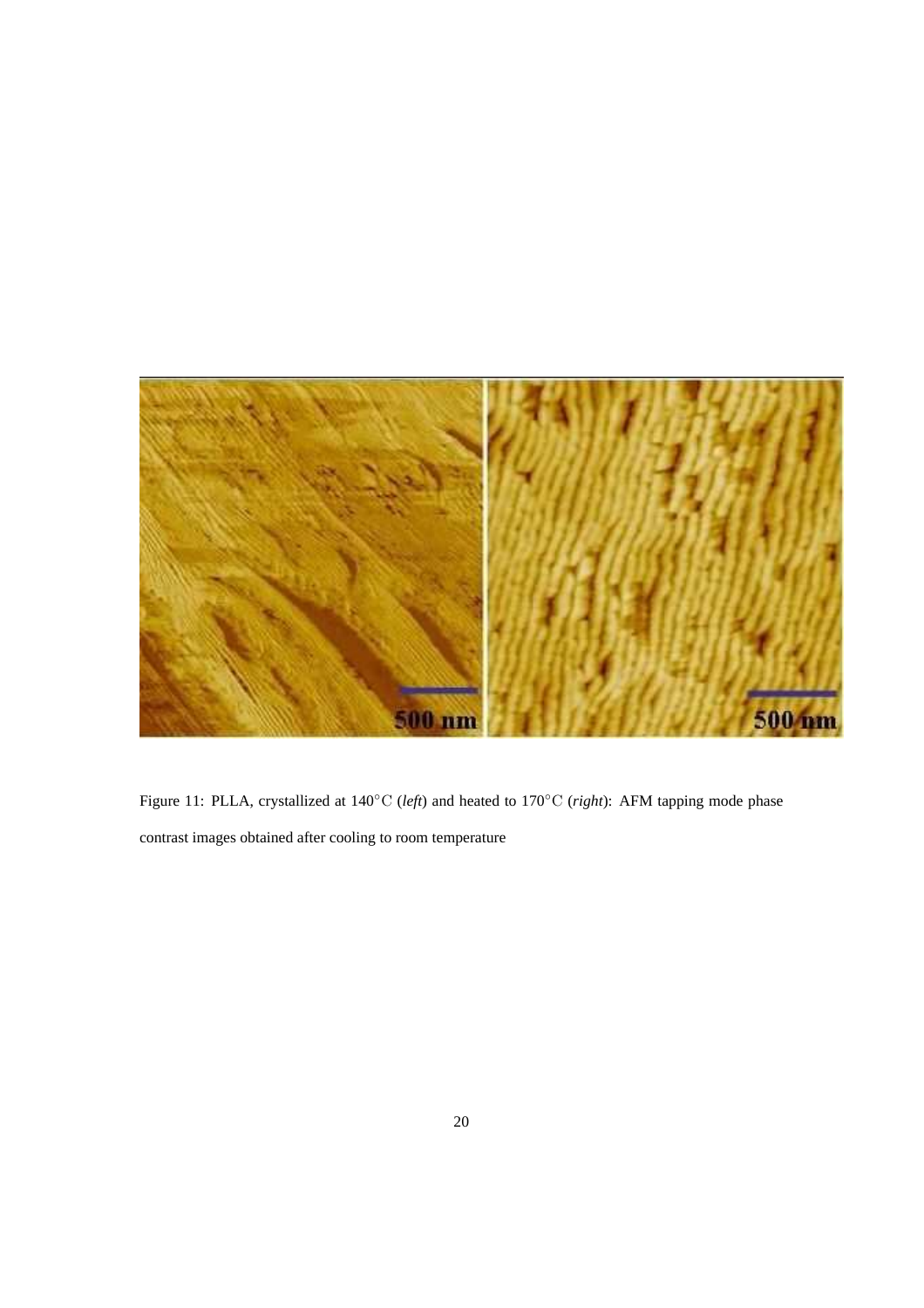

Figure 12: PLLA, crystallized at 138◦C and rapidly transferred to 174◦C: SAXS curves measured during the structure reformation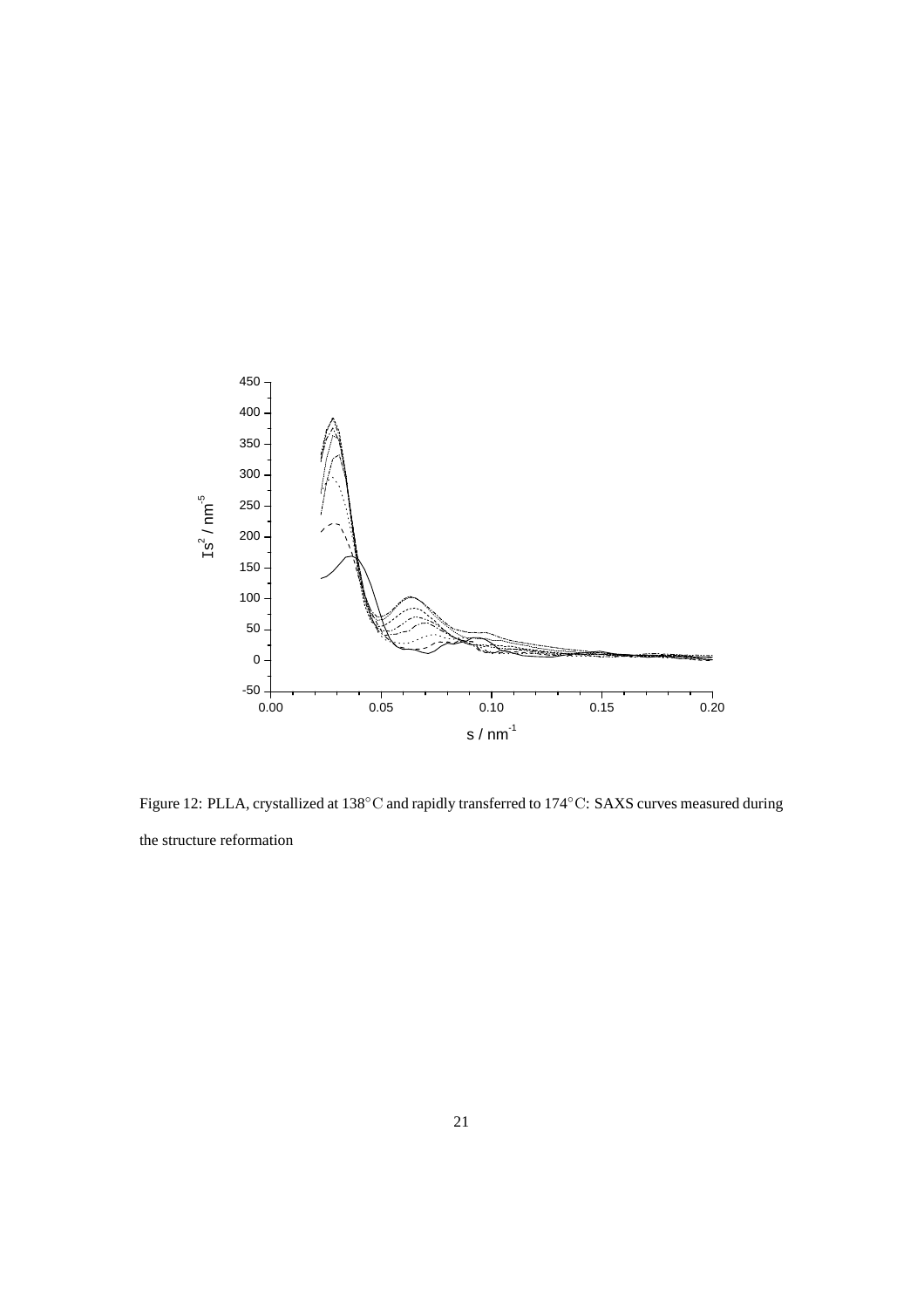

Figure 13: PLLA, recrystallization at 174◦C: Correlation functions deduced from the SAXS curves in Fig.12. The locations of the filled circular symbols at the minima give  $d_c$ , the open symbol in the uppermost curve relates to  $d_{\rm a}$